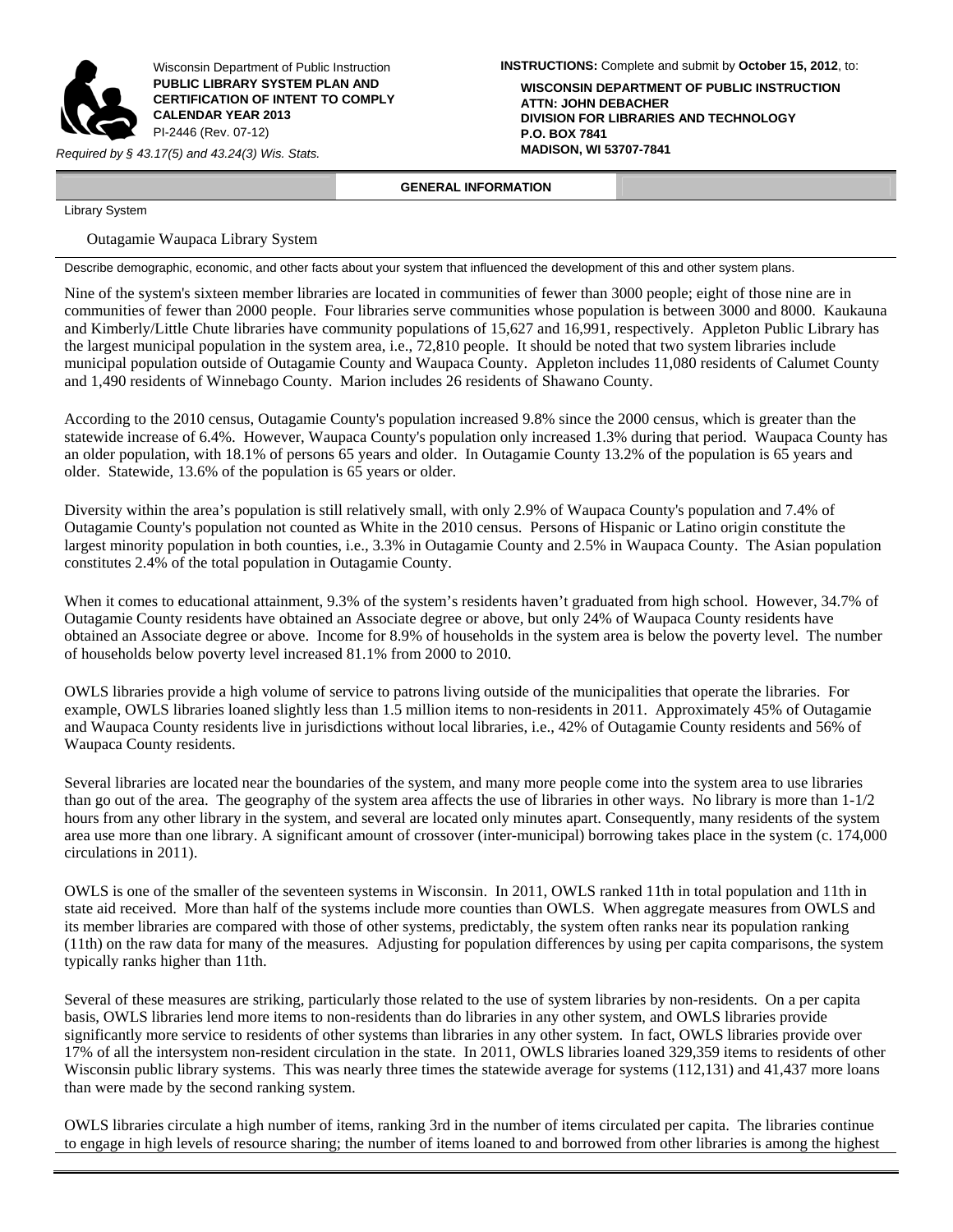## **GENERAL INFORMATION (cont'd.)**

in the state. It is also clear that OWLS libraries experience a high volume of traffic, i.e., they have lots of people coming through their doors. The number of visits per capita is 6th highest among systems, and the number of programs attended per capita is 1st.

OWLS libraries continue to rank very low in the number of public computers connected to the Internet (17th per capita). Given that OWLS libraries rank 14th in the amount of square footage of library space and 10th in materials owned per capita, OWLS libraries probably don't have sufficient space to add more computers.

It is also interesting to note that while OWLS ranks 7th in total income per capita and 7th in total operating expenditures per capita, OWLS libraries rank 3rd in materials expenditures per capita. OWLS libraries spend a greater portion of their budgets for materials than do libraries in most other systems. This is consistent with the finding that while OWLS libraries rank 6th in staff FTEs, they only rank 9th in personnel expenditures.

Describe significant needs and problems that influenced the development of this and other system plans.

The development of the 2013 system plan builds upon previous planning activities and previous plans. While many of the system's needs and problems do not change dramatically from year to year, new issues regularly arise, and ongoing issues experience a shift in focus or urgency. A number of 2013 issues and priorities are described below.

Technology Services

OWLS Technology and Resource Sharing Plan: 2010-2013 and OWLSnet Plan: 2007-2010 contain extensive detail regarding technology service goals, objectives, and activities. Technology priorities for 2013 are summarized below:

•Continuing to implement Sierra, Innovative's next generation ILS software.

•Supporting member library use of technology. This priority includes providing training, supporting library PCs, assisting with the development of electronic content, enhancing InfoSoup to make it more helpful for library patrons, and implementing new services or software modules requested by member libraries when feasible.

•Maintaining and developing the OWLSnet network infrastructure in order to continue providing up-to-date technology-based services. This includes deploying appropriate network servers and telecommunications equipment and securing sufficient bandwidth to meet library needs.

•Monitoring the impact on member libraries and network infrastructure of changing media distribution systems from the sale of physical items to the licensing of streamed media, and working to acquire sufficient digital resources to meet growing patron demand.

•Completing an OWLSnet planning process. The current plan was scheduled to be evaluated and a new plan developed in 2011, but work on a new plan didn't start until 2012. The new plan is expected to be completed in early 2013.

•Updating the OWLS Resource Sharing and Technology plan by June 2013.

•Continuing to work with the Wisconsin Public Library Consortium (WPLC) to maintain an effective statewide digital media collection.

Resource Sharing and Delivery

In 2007, OWLS started contracting with Nicolet Federated Library System (NFLS) to serve as the interlibrary loan clearinghouse for OWLS libraries. A priority in 2012 was to evaluate this arrangement and consider changes that would improve interlibrary loan service to OWLS libraries. While this evaluation was started in 2012, it has not been completed due to the failure of NFLS to provide OWLS with requested information about the service NFLS provides to OWLS libraries. OWLS has little confidence that this information will be provided and may need to conclude the evaluation without knowing very much about current operations of the NFLS ILL department.

For the past ten years the volume of resource sharing among OWLSnet libraries grew at a rate of over 15% annually. Growth was slower in 2009 and 2010 after OWLSnet libraries agreed to reduce the maximum number of holds that may be placed by patrons, but the growth rate increased to nearly 15% in 2011. It is interesting to note that, based on year-to-date statistics, the volume of resource sharing is anticipated to grow by only 2% in 2012. It is also interesting to note that the imbalance between OWLS and NFLS libraries is growing. A priority for 2013 will be to continue to monitor the equity of resource sharing among member libraries and attempt to address any significant inequities.

Nonresident Service and Funding Inequities

Addressing county and intersystem funding inequities is a high priority for OWLS for two reasons. First, OWLS libraries provide a high volume of service to non-residents. In thirteen member libraries, over 50% of circulation is to non-residents. Non-resident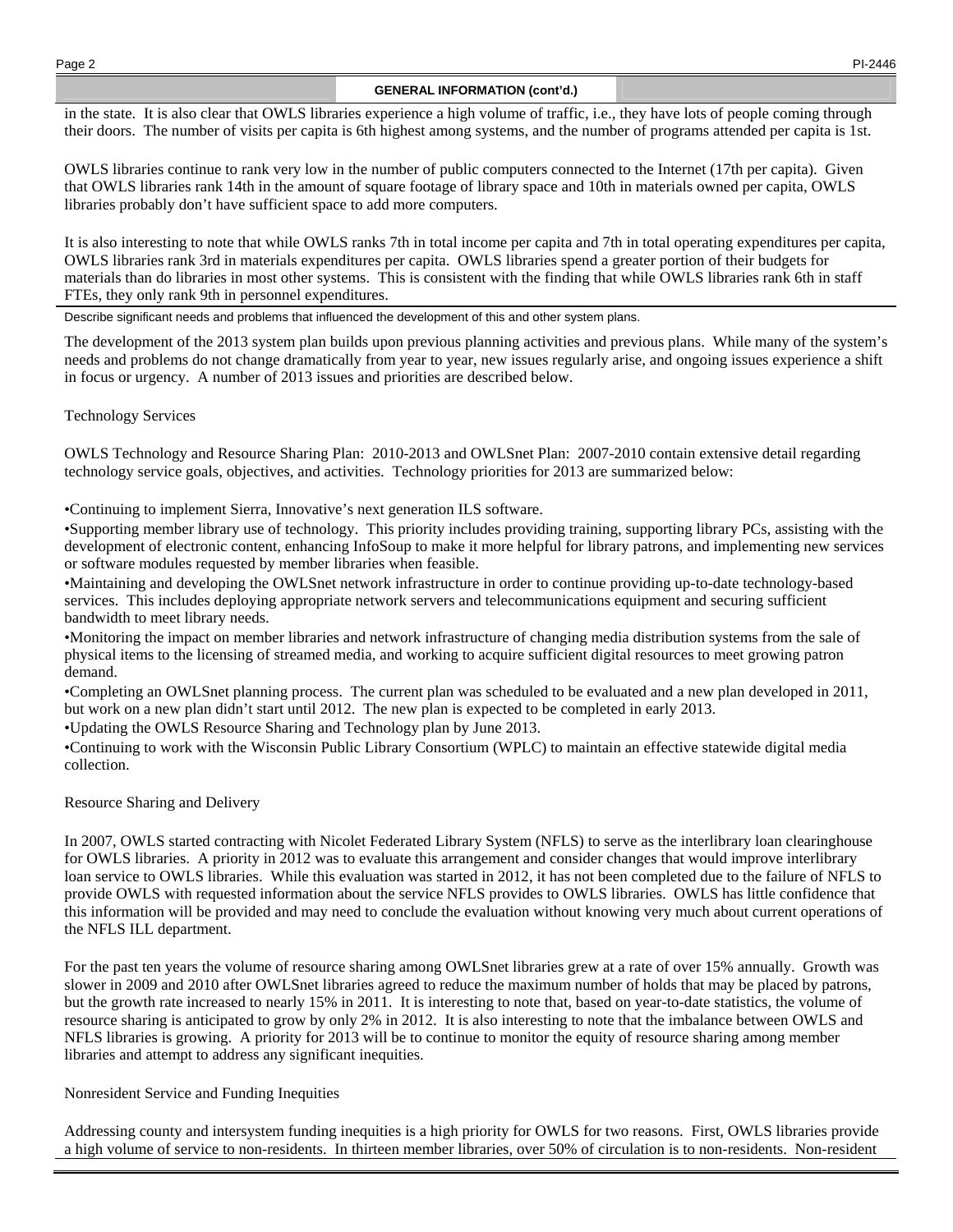## **GENERAL INFORMATION (cont'd.)**

circulation at member libraries ranges from 37% to 71% of total circulation. Second, OWLS libraries circulate more items to people living outside of the system area than do the libraries in any other system. It is difficult to address equity issues with jurisdictions outside of the system, especially with counties operating consolidated public libraries because they are not required to compensate libraries in adjacent counties (regardless of the levels of service their residents receive).

In 2009, new county library service plans were developed that call for Outagamie and Waupaca Counties to achieve 100% funding of their respective funding formulas by the end of the period covered by the plans, i.e., 2014. 2012 funding levels in Outagamie and Waupaca Counties are at 92% and 94%, respectively. It is hoped that the counties will increase their funding levels to 96% and 97% in 2013. Because county library reimbursements are exempt from county levy limits, it is possible that both counties will be able to achieve their goals of providing 100% funding in 2014.

While some progress has been made toward addressing intersystem equity concerns, some new concerns have emerged. In late 2004, OWLS renegotiated its intersystem on-site borrowing agreement with NFLS. Beginning in 2005, NFLS started paying OWLS for the imbalance in service that occurs between the two systems, primarily as a result of the Marion and Clintonville libraries providing high levels of service to Shawano County residents. This year for the first time, Brown County Library billed Outagamie County for service provided to Outagamie residents in 2011. This is unfortunate because Outagamie County libraries actually provide slightly more service to Brown County residents and because Brown County isn't compelled to reimburse Outagamie libraries for they service they provide. Consequently, Brown County Library has created an inequity that didn't exist previously, and Outagamie libraries are likely to discontinue service to Brown County residents.

Calumet County continues to do a commendable job of compensating OWLS libraries for providing service to residents of the County under the intersystem agreement between OWLS and the Manitowoc Calumet Library System, and Waushara County began reimbursing Waupaca County libraries in 2011. Another problem area is between Portage County and Waupaca County. The Waupaca Area Public Library provides a significant level of service to Portage County residents, but because Portage County operates a consolidated county library they are not required to pay for the service they receive. Consequently, the Waupaca library may decide to discontinue service to Portage County residents.

OWLS will continue to monitor this situation and work with member libraries and adjacent library systems to determine the most effective methods for achieving equity in library services between systems, counties, and libraries.

## Future of Wiscoinsin Library Systems

The next biennial state budget will be crucial for the future of Wisconsin's public library systems. Aid to public library systems was cut by 10% in 2011, and state funding has never equaled the statutory funding level. Many library systems have been struggling for several years and have had to cut services to their members. The fact that 100% of system aids comes from the Universal Service Fund, rather than general purpose revenue (GRP), places system aids in further jeopardy because some officials and industry groups don't believe this in an appropriate use of the Fund.

There is interest within the library community in examining statutory system requirements. While the Department of Public Instruction has elected not to create a legislative task force at this time, it's likely that the system and resource library directors group will begin investigating possible changes to system law. It possible that future changes in system services or structure could result from this process. Also, in-part because of recent retirements and in-part because of economic conditions, some systems have begun investigating mergers with neighboring systems. OWLS will participate as appropriate in the examination of system law and investigations of system consolidations.

## Financial Position

While the system's financial position appears to be secure for 2012 and 2013, OWLS could face significant challenges in the future. If funding to public library systems should remain flat or be cut again in the next state budget, OWLS would need to make significant cuts to its programs and services. In 2013, over half of OWLS operating budget will come from fees paid for services by libraries. Because OWLS budget is so dependent on fees, the ability to continue current service levels will be threatened if local budget cuts affect the ability of member libraries to pay their fees.

No major reductions in services are planned for 2013. The emphasis will be on continuing to offer a strong program of services to member libraries as efficiently and effectively as possible. The system will continue to look for ways to streamline service delivery and reduce costs, and it will continue to monitor conditions and be prepared to respond rapidly should changes be necessary.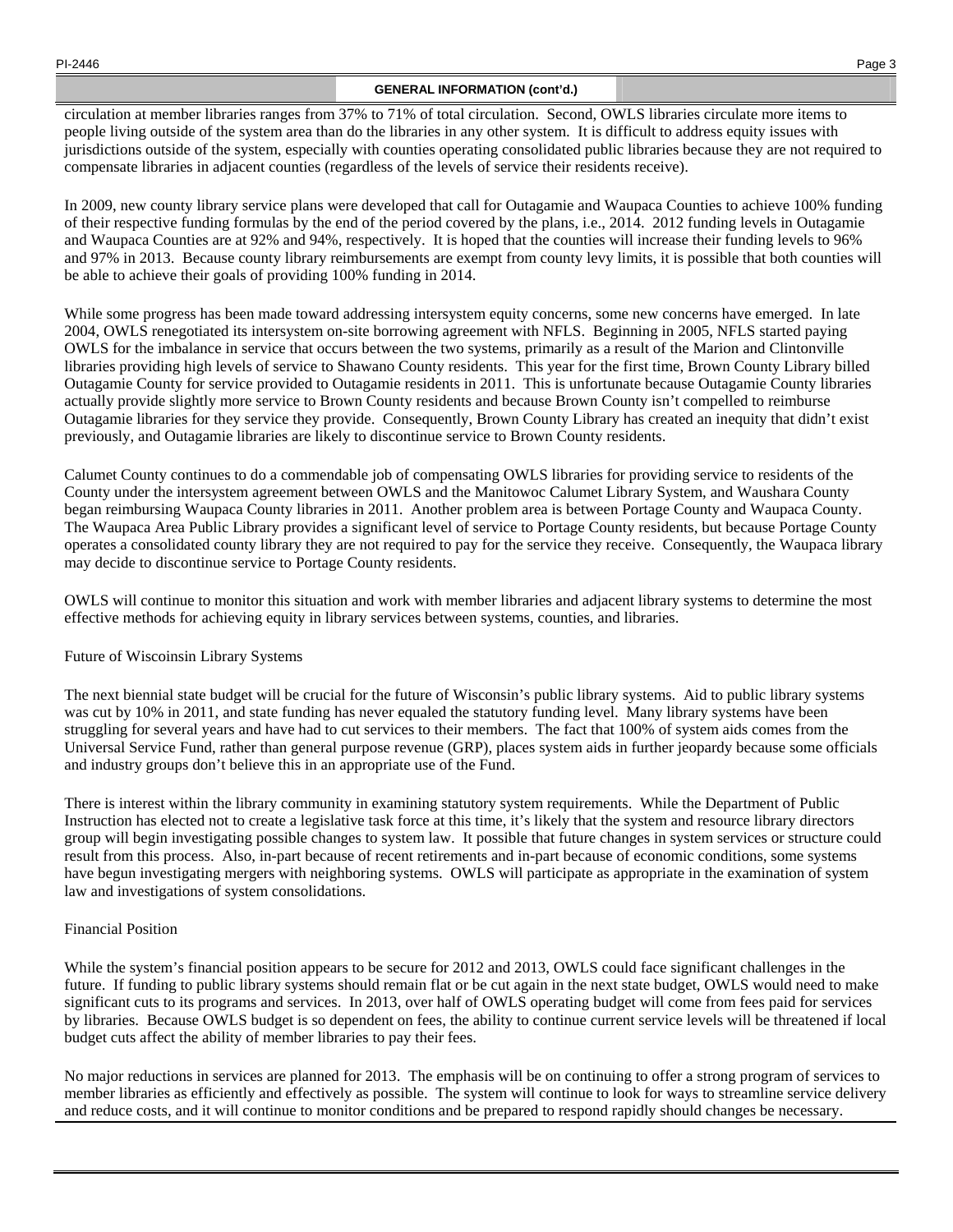## **GENERAL INFORMATION (cont'd.)**

Describe the planning environment and process under which this and other system plans were developed. (List additional system planning documents with the period covered and attach any planning documents which have not previously been provided to the division.)

This year's plan reflects input from a variety of sources. The OWLS professional staff met throughout the year to discuss issues important to the future of the system. The professional staff also met individually with staff from Appleton Public Library, Nicolet Federated Library System, and member libraries on many occasions. The OWLS Director met with his counterparts at Appleton Public Library and NFLS.

OWLS conducted one meeting with member library directors in 2012 (August 24) that was designed to learn more about member library activities and issues. Brown Bag Lunch Meetings are held regularly to give OWLS children's librarians an opportunity to share with each other and with system representatives. The Administrative Advisory Committee of OWLSnet has met four times, and two more meetings will be held before the end of the year. Input from the directors, children's librarians, and AAC meetings was considered in the development of the plan.

The 2013 plan has also been shaped by technology planning that occurred previously. In June 2010, OWLS adopted a new technology plan, OWLS Technology and Resource Sharing Plan: 2010-2013. In July 2007 an OWLSnet Plan: 2007-2010 was adopted, and in 2012 a process to create a new OWLSnet plan was started.

Perhaps most importantly, the OWLS Board met monthly, holding a number of discussions and taking a variety of actions that contributed to the development of this plan. Finally, the draft Plan was distributed to member library directors and Fox Valley Library Council member libraries for their comments, and their comments were incorporated into the Plan before adoption by the OWLS Board.

### **ASSURANCES**

The following plan and compliance document provides assurance that your public library system intends to comply with all statutory requirements for public library systems for calendar year **2013**. Indicate, with a check, your system's intent to comply with each system requirement and provide the requested information under each system requirement.

### **S.43.24(2) For a public library system to qualify for and maintain its eligibility for state aid under this section it shall ensure that all of the following are provided:**

## **Membership Agreements**

 $\boxtimes$  (a) Written agreements to provide, to any resident of the system area, the same library services, on the same terms, that are provided to the residents of the municipality or county that established the member library, except for the group programming preference authorized under s. 43.15 (4) (c) 4., and to provide for the interlibrary loan of materials among all participating public libraries, as evidenced by agreements with those libraries.

 $\boxtimes$  A copy of the agreement with a list of all members signing it will be provided to the division by January 15.

### **Resource Library Agreement**

 $\boxtimes$  (b) Backup reference, information and interlibrary loan services from the system resource library, including the development of and access to specialized collections, as evidenced by a written agreement with that library.

 $\boxtimes$  A signed copy of the resource library agreement will be provided to the division by January 15.

### **Reference Referral, Interlibrary Loan, and Technology**

 $\boxtimes$  S.43.24(2)(d) Referral or routing of reference and interlibrary loan requests from libraries within the system to libraries within and outside the system.

### **List ongoing activities related to this requirement.**

• OWLS will maintain the database of member library bibliographic records and holdings. The majority of interloan transactions occur between libraries using the OWLSnet shared automation system.

• OWLSnet holdings will continue to be included in Open WorldCat.

• OWLS and NFLS will continue to provide member libraries and their patrons with access to WorldCat and other area library catalogs via InfoSoup.

• OWLS will continue to compensate significant ILL net lenders.

• OWLS and NFLS will continue to provide OWLSnet members with access to electronic resources including Ancestry Library Edition, Tumblebooks, and WorldCat.

• OWLS, NFLS, and Appleton Public Library will evaluate current database subscriptions and will implement any changes resulting from the evaluation.

• OWLS and its member libraries will continue to participate in the Fox Valley Library Council (FVLC) in order to facilitate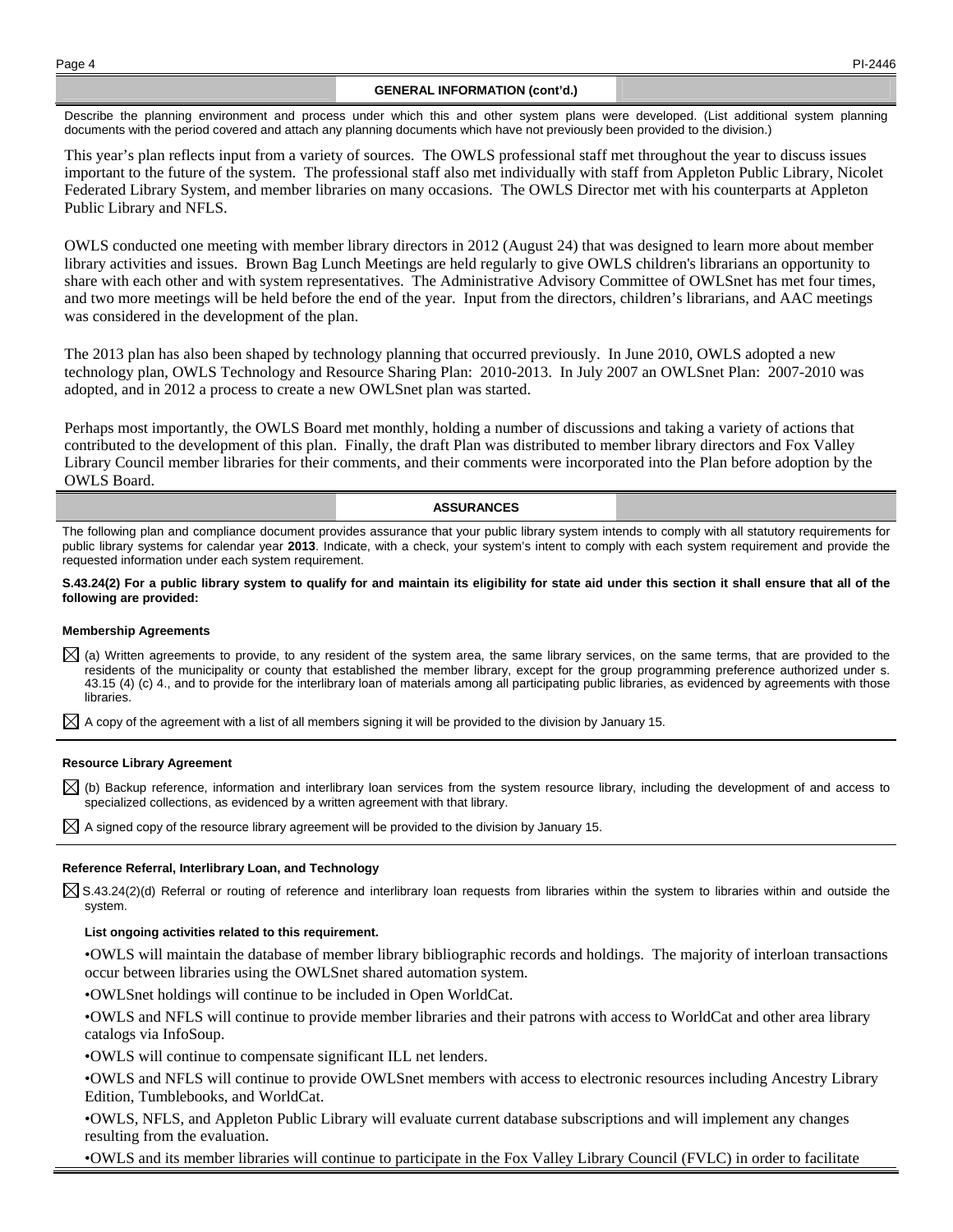resource sharing with other types of libraries in the FVLC area.

• OWLS and NFLS will monitor and make recommendations for addressing any resource sharing inequities that may emerge between systems or between member libraries.

## **Indicate new or priority activities relating to this requirement for the plan year.**

• OWLS will continue facilitating the planning process begun in 2012 with the goal of completing a new OWLSnet plan in the first half of 2013.

• OWLS will evaluate the merits of operating its own interlibrary loan clearing house for OWLS libraries.

• OWLS will determine whether to continue contracting with NFLS to serve as the interlibrary loan clearing house for OWLS libraries.

# **Inservice Training**

 $\boxtimes$  S.43.24(2)(e) Inservice training for participating public library personnel and trustees.

## **List ongoing activities related to this requirement.**

• OWLS will offer an appropriate schedule of continuing education workshops and training classes on topics of interest to librarians, staff, and trustees of member and area libraries.

• OWLS will continue to pursue collaborations with other organizations, particularly neighboring library systems, to provide continuing education workshops.

• OWLS will continue to provide training to staff of OWLSnet member libraries in using CONTENTdm software to add digital collections to the InfoSoup Memory Project.

• OWLS will continue to provide group training, individual training, or consultation to staff of member libraries in the effective use of electronic information resources, computers, software, social media, and other technologies.

• OWLS will continue to provide information to its member libraries about additional sources for continuing education and training.

• OWLS will continue to provide a limited number of scholarships for librarians, staff, and trustees to attend workshops and conferences.

• OWLS will continue to cooperate with Winnefox Library System to produce a quarterly educational newsletter for library trustees.

• OWLS will continue to maintain a calendar of CE events and training sessions on the web.

• OWLS will continue to validate and maintain librarian certification records.

• OWLS will continue using Go To Meeting and Go To Webinar to host online meetings and provide online training to member libraries.

## **Indicate new or priority activities relating to this requirement for the plan year.**

• OWLS and Winnefox Library System will implement recommendations resulting from the evaluation of Trustee Tale, the quarterly educational newsletter for library trustees.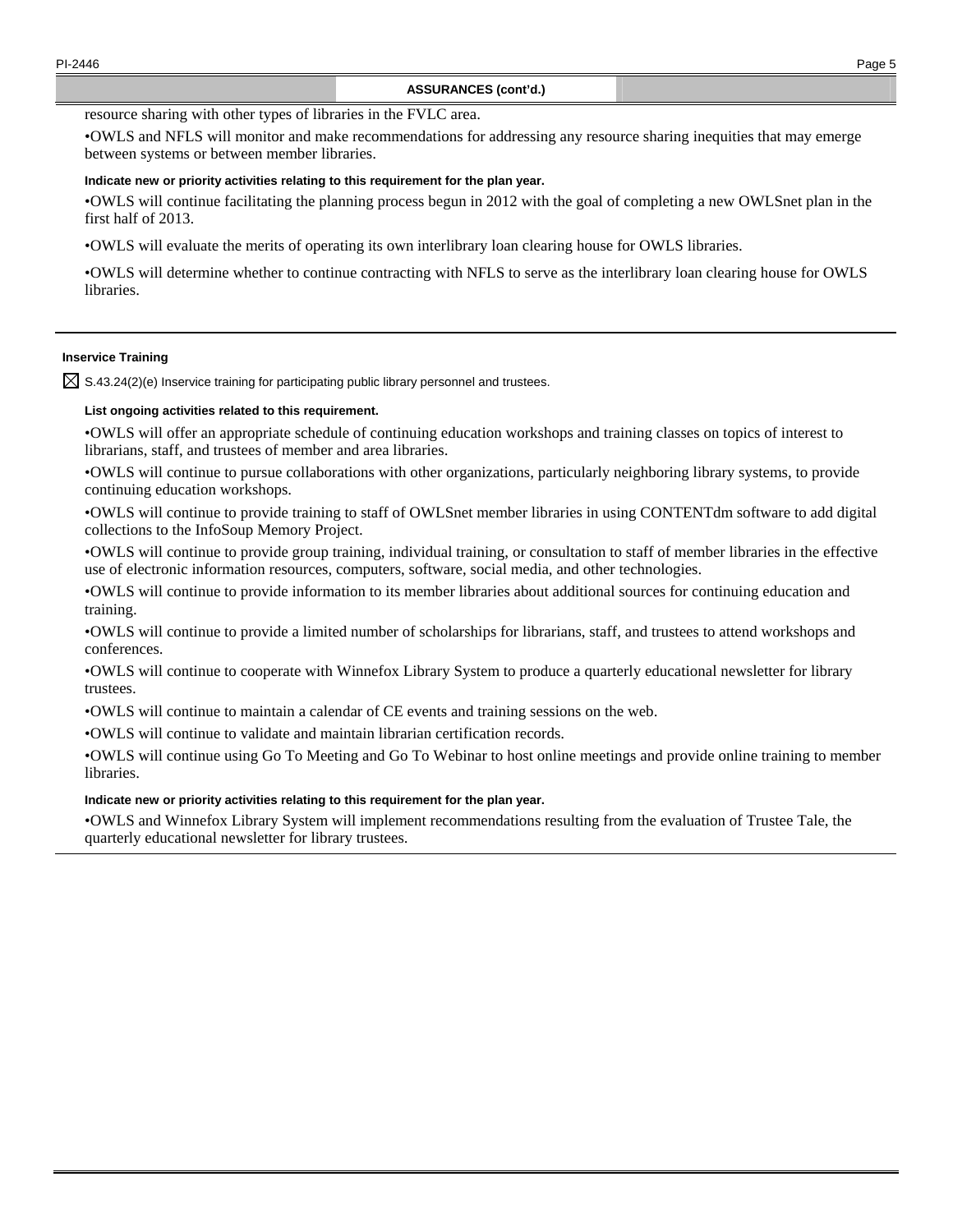## **Delivery and Communication**

 $\boxtimes$  S. 43.24 (2)(fm) Electronic delivery of information and physical delivery of library materials to participating libraries.

## **List ongoing activities related to this requirement.**

• OWLS will continue to contract with a vendor to provide five-day-a-week delivery service to all member libraries.

• OWLS will continue to participate in the statewide delivery service operated by the South Central Library System.

• OWLS will continue to monitor delivery volume and plan any necessary adjustments or modifications to the delivery service.

• OWLS will continue to provide email accounts and support to staff of all member libraries.

• OWLS will continue to utilize email, web postings, and Net Support Notify software as its primary methods for rapidly disseminating information to member libraries. In addition, OWLS will regularly post information of interest to its Facebook page.

• OWLS will continue to rely on OWLSweb.info and OWLSnet.info, the system web sites, to provide a rich variety of relevant content and links helpful to library staff and trustees.

• OWLS will continue to provide web design and hosting services to facilitate the electronic delivery of information from member libraries to their constituents.

• OWLS staff will assist member libraries with posting electronic content contained in local databases on their web sites and with contributing digital resources to the InfoSoup Memory Project.

#### **Indicate new or priority activities relating to this requirement for the plan year.**

• OWLS will begin redesigning OWLSweb.info and OWLSnet.info using Drupal in order to create sites where user experiences vary depending upon their roles, e.g. member library staff members would login and receive different information depending upon their job responsibilities.

## **Service Agreements**

 $\boxtimes$  S.43.24(2)(g) Service agreements with all adjacent library systems

 $\boxtimes$  A copy of the agreement with adjacent systems with a list of all systems signing the agreement will be provided to the division by January 15.

#### **Other Types of Libraries**

- $\boxtimes$  S.43.24(2)(L) Cooperation and continuous planning with other types of libraries in the system area, which results in agreements with those libraries for the appropriate sharing of library resources to benefit the clientele of all libraries in the system area.
- $\boxtimes$  The system will have agreements with other types of libraries, or if the system participates in a cooperation agreement with a multitype organization to meet the purposes of this goal, there is established a clear link between the system and the individual members of the multitype organization. A copy of the agreement with a list of all signing libraries will be provided to the division by January 15.

 $\boxtimes$  Other types of libraries in the system area have had an opportunity to review and comment on the plan.

### **Library Technology and Resource Sharing Plan**

 $\boxtimes$  S.43.24(2)(m) Planning with the division and with participating public libraries and other types of libraries in the area in regard to library technology and the sharing of resources. By January 1, 2000, and every fifth January 1 thereafter, the public library system shall submit to the division a written plan for library technology and the sharing of resources.

 $\boxtimes$  Member public libraries and other types of libraries in the system area have had an opportunity to review and comment on the plan.

 $\boxtimes$  A copy of the written plan, including any revisions and amendments, for library technology and resource sharing is attached to this document or is on file with the division.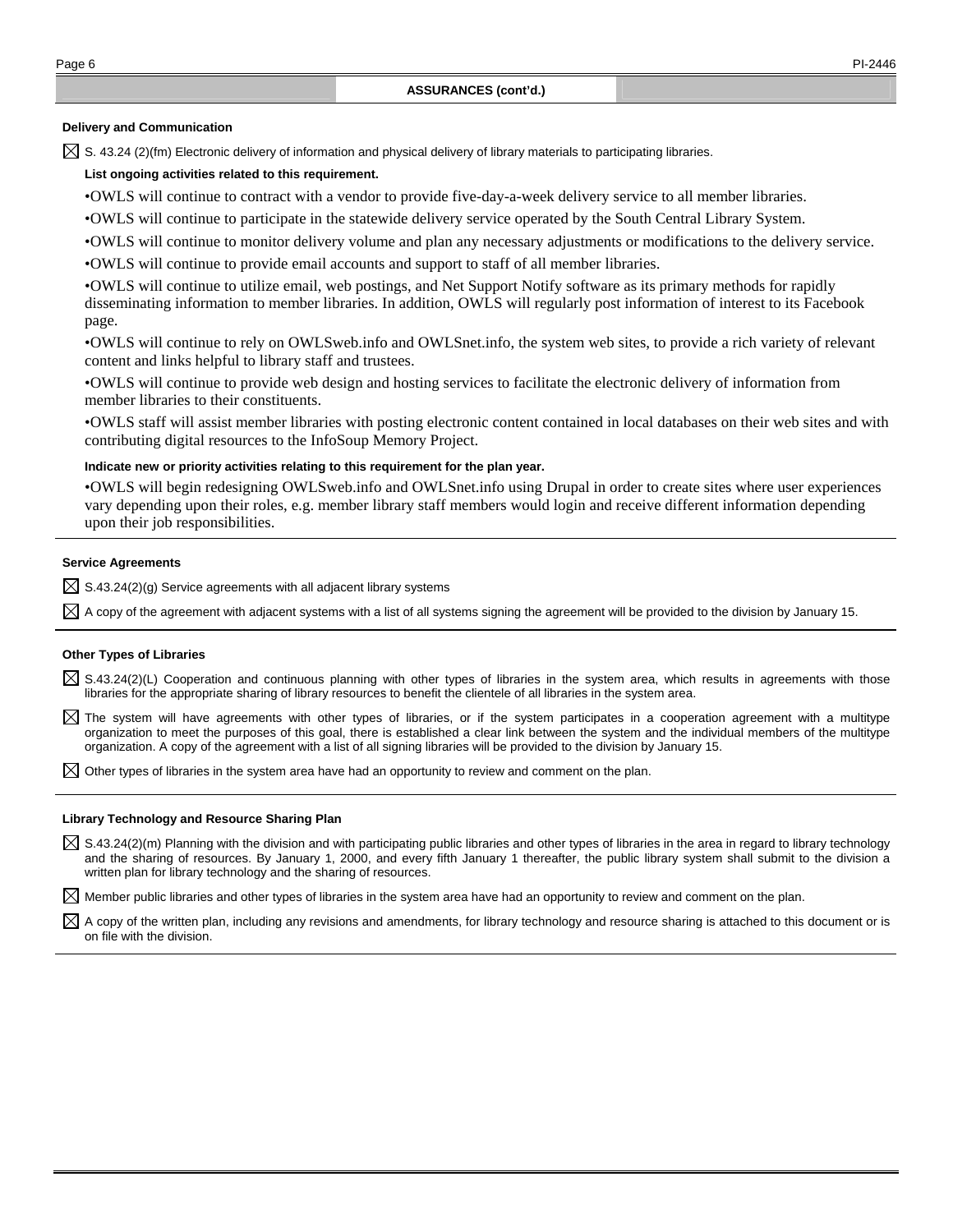## **Professional Consultation**

 $\boxtimes$  S. 43.24(2)(h) Professional consultant services to participating public libraries.

## **List ongoing activities related to this requirement.**

• OWLS will continue to provide consultant services in a variety of areas including administration and finance, automation, technical services, computer selection and use, web site development, staff training and development, planning and evaluation, collection development, special needs, and legal issues.

• OWLS will continue to provide consulting using a variety of methods, e.g., field visits, meetings with individuals at the system office, email and telephone consultation, interactive computer sessions.

• OWLS will continue to facilitate the sharing of professional information by holding regular in-person and online meetings of staff with similar interests, e.g., brown bag lunch meetings for children and young adult staff, readers' advisory group meetings, online Directors' Roundtable, directors meetings.

•Upon request, OWLS will continue facilitating member library planning processes.

• Upon request, OWLS professional team will visit member libraries and provide consulting reports in the areas of general library organization or workflow analysis.

## **Indicate new or priority activities relating to this requirement for the plan year.**

• OWLS will refine and further develop a process for member libraries to determine necessary staff competencies and provide appropriate training.

## **Services to Users With Special Needs**

 $\boxtimes$  S.43.24(2)(k) Promotion and facilitation of library service to users with special needs.

## **List ongoing activities related to this requirement.**

• OWLS will support member libraries in enhancing access to materials and services for persons with special needs through continuing education about best practices in serving special needs populations.

• OWLS will help libraries identify opportunities to improve service to patrons with special needs through staff training and application of technology and will assist with implementation of projects.

• OWLS will continue to apply for and implement appropriate LSTA grants in one of the Special Needs categories.

• OWLS will continue to support the work of the Fox Valley Literacy Coalition, e.g., providing grants, printing, delivery of materials to tutors in other communities, use of mailing facilities.

• OWLS will continue to support the Spanish language interface to InfoSoup.

• OWLSnet will continue to offer support to job seekers by providing an InfoSoup Jobs and Careers page.

## **Indicate new or priority activities relating to this requirement for the plan year.**

• If awarded, OWLS will coordinate the implementation of an LSTA funded project to install desktop hearing loops in member libraries.

## **Other Service Programs**

 S.43.24(2)(i) Any other service programs designed to meet the needs of participating public libraries and the residents of the system area, as determined by the public library system board after consultation with participating public libraries.

 List each "other" service programs individually with ongoing activities and new or priority activities for the plan year under each program. For instance, if the system provides a bookmobile service program, list ongoing activities and new or priority activities for the bookmobile program. (Do not lump miscellaneous activities under a single "other" program.)

Library Services to Youth

List ongoing activities related to this requirement.

• OWLS will continue to contract with the Waupaca Area Public Library for their Youth Librarian to serve as the system's Youth Services Liaison.

• OWLS will provide an email discussion list specifically for youth librarians to share information.

• OWLS will facilitate the interaction of youth librarians at 3-5 brown bag lunch meetings a year.

• OWLS will provide supplementary materials in support of summer library programs, including purchasing a limited amount of the Collaborative SLP materials from Upstart.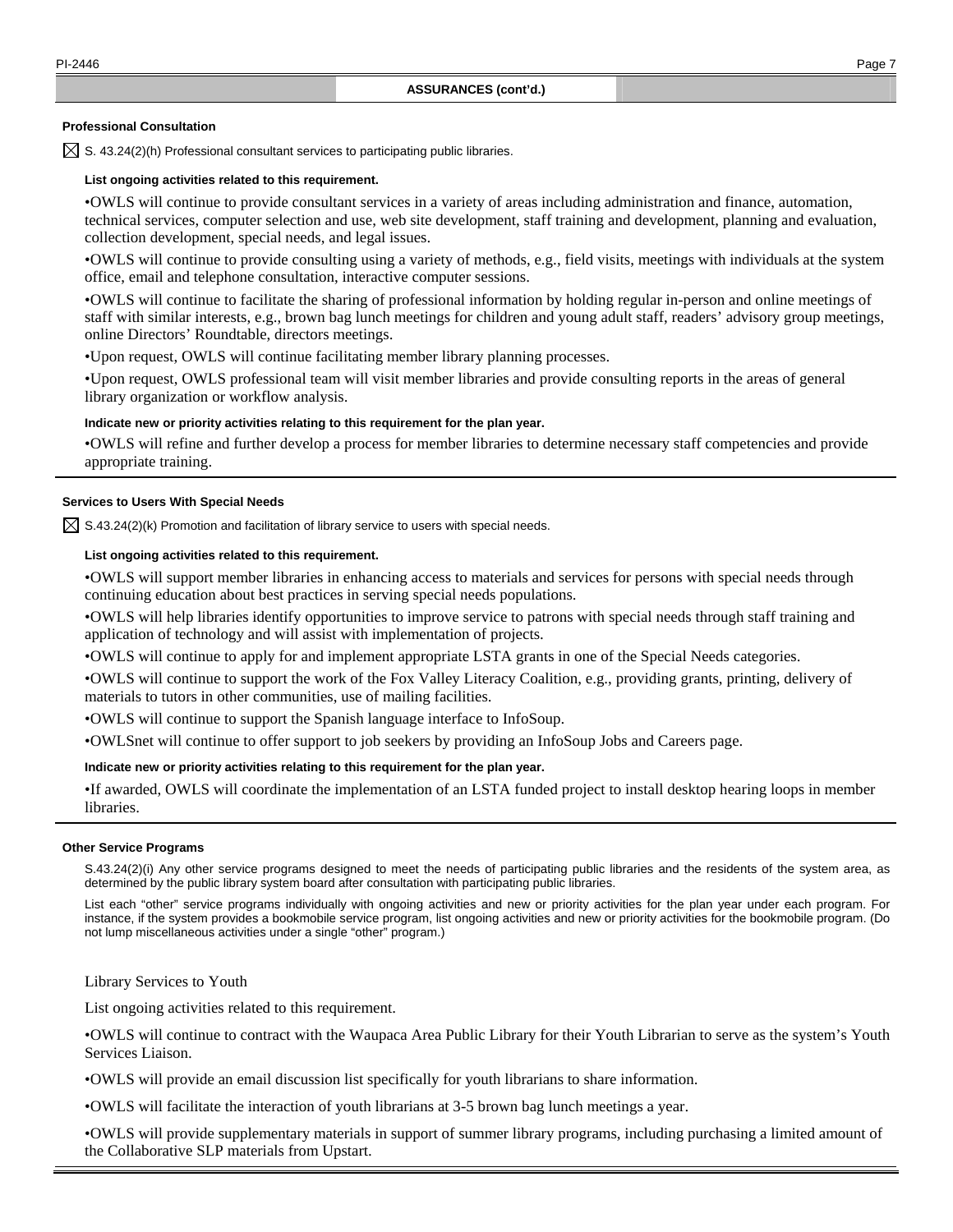## **ASSURANCES (cont'd.)**

• OWLS will provide financial support for the purchase of books to be used as SLP reading incentives.

• OWLS will continue to offer grants for summer library program performers.

• OWLS will continue to develop and post summer library program web sites.

• OWLS will continue to provide book review blogs for children and teens.

Public Information and Promotion

List ongoing activities related to this requirement.

• OWLS will continue to provide design and printing services for member libraries and system programs, including bookmarks, resource lists, brochures, signs, forms, logo design, and buttons. Member libraries will continue to receive these services for a nominal cost.

• OWLS will seek to ensure that all the member libraries, especially those with new directors, are aware of the full range of services available to them in this program.

• OWLS will continue to support the statewide library awareness campaign being conducted by the Wisconsin Library Association Foundation.

• OWLS will provide materials to OWLSnet member libraries to promote the use of InfoSoup.

Indicate new or priority activities relating to this requirement for the plan year.

• OWLS will implement changes in how it charges libraries for printing and graphic services.

## **Administration**

 $\boxtimes$  The system will not expend more than 20 percent of the state aid projected to be received in the plan year for administration.

 $\boxtimes$  The 2012 system audit will be submitted to the division no later than September 30, 2013.

## **Budget**

 $\boxtimes$  A copy of your public library system budget by service program category and fund source for the plan year (see attached quidelines) is attached.

## **CERTIFICATION**

**WE, THE UNDERSIGNED, CERTIFY** that to the best of our knowledge, the information provided in this document and any attachments is true and correct, and that the system will be in full compliance with all applicable provisions of Chapter 43 of the Wisconsin Statutes for the year **2013**.

| Name of System Director                                                                                                                    | Signature of System Director |                                                           |  | Date Signed Mo./Day/Yr. |
|--------------------------------------------------------------------------------------------------------------------------------------------|------------------------------|-----------------------------------------------------------|--|-------------------------|
| Richard W. Krumwiede                                                                                                                       |                              |                                                           |  |                         |
| Name of System Board President                                                                                                             |                              | Signature of System Board President                       |  | Date Signed Mo./Day/Yr. |
| Peter J. Gilbert                                                                                                                           |                              | ⋗                                                         |  |                         |
|                                                                                                                                            |                              | <b>FOR DPI USE</b><br><b>LIBRARY SYSTEM PLAN APPROVAL</b> |  |                         |
| Pursuant to Wis. Statutes, the plan contained herein is:<br>Approved<br>Provisionally Approved See Comments.<br>Not Approved See Comments. |                              | <b>DLT Assistant Superintendent Signature</b>             |  | Date Signed Mo./Day/Yr. |
| $O = 0.0000$                                                                                                                               |                              |                                                           |  |                         |

**Comments**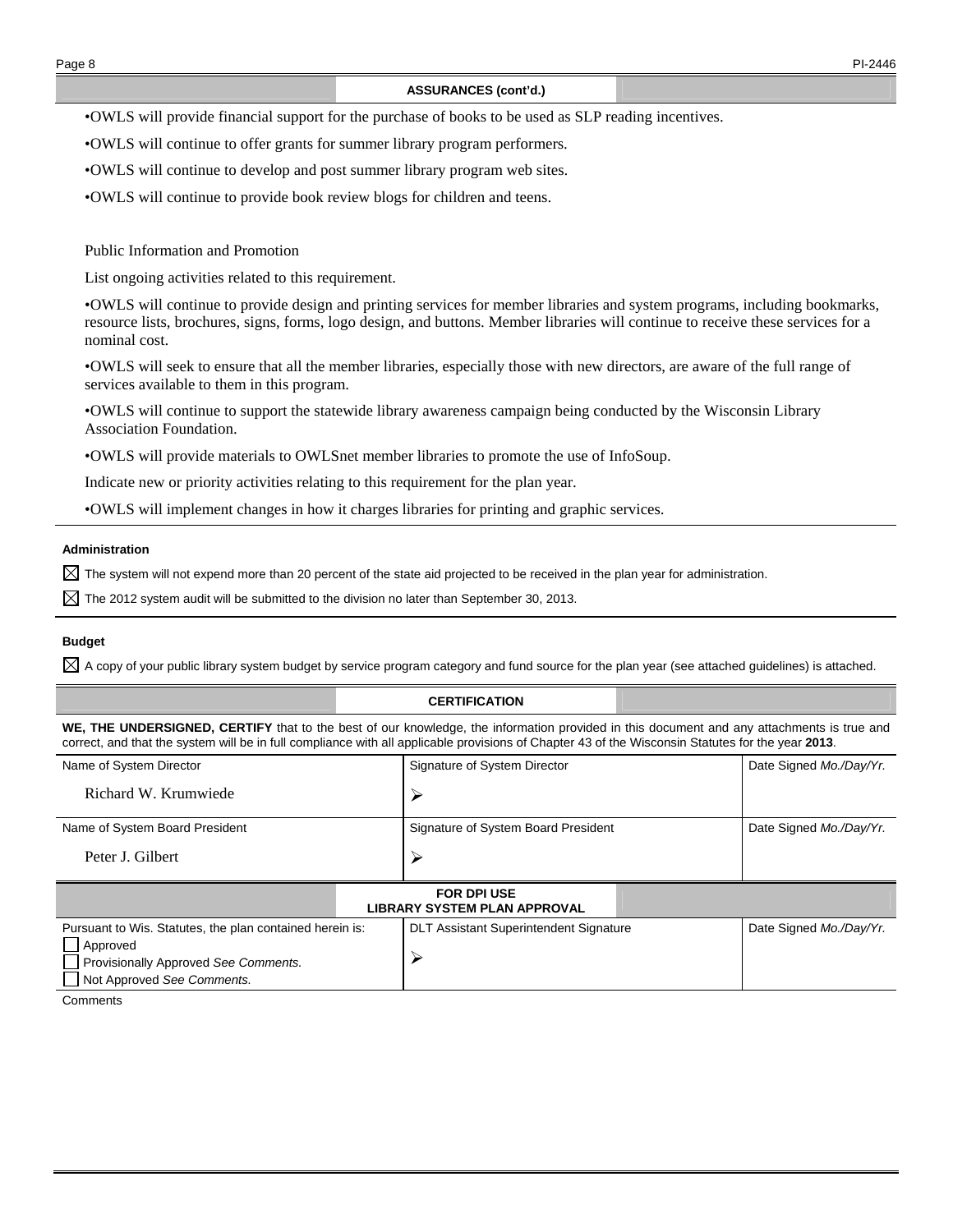#### PI-2446 Page 9

|                |                                                    | <b>PUBLIC LIBRARY SYSTEM 2013</b><br><b>ANNUAL PROGRAM BUDGET</b>   |                                                                          |                         |       |
|----------------|----------------------------------------------------|---------------------------------------------------------------------|--------------------------------------------------------------------------|-------------------------|-------|
| <b>Program</b> | 2013<br><b>Public Library</b><br><b>System Aid</b> | <b>System Aid</b><br><b>Carryover and</b><br><b>Interest Earned</b> | <b>Other State and</b><br><b>Federal Library</b><br><b>Program Funds</b> | <b>All Other Income</b> | Total |

**Technology, Reference and Interlibrary Loan\***

| 1. OWLSnet            | \$90,684  |     | \$13,800 | \$816,575 |             |
|-----------------------|-----------|-----|----------|-----------|-------------|
| 2. OWLS               | \$93,865  |     |          | \$2,000   |             |
| 3.                    |           |     |          |           |             |
| 4. Electronic Content | \$78,000  |     | \$8,713  | \$34,851  |             |
| <b>Program Total</b>  | \$262,549 | \$0 | \$22,513 | \$853,426 | \$1,138,488 |

# **Continuing Education and Consulting Service\***

| 1. CE and Consulting | \$93,907 |     |     | \$4,000 |          |
|----------------------|----------|-----|-----|---------|----------|
| 2.                   |          |     |     |         |          |
| <b>Program Total</b> | \$93,907 | \$0 | \$0 | \$4,000 | \$97,907 |

| <b>Delivery Services</b>                                                  | \$76,280  |         |     | \$42,422    | \$118,702   |
|---------------------------------------------------------------------------|-----------|---------|-----|-------------|-------------|
| <b>Library Services to Special Users</b>                                  | \$29,649  |         |     |             | \$29,649    |
| <b>Library Collection Development</b>                                     |           |         |     |             | \$0         |
| <b>Direct Payment to Members for</b><br><b>Nonresident Access</b>         |           |         |     | \$2,868,939 | \$2,868,939 |
| <b>Direct Nonresident Access</b><br><b>Payments Across System Borders</b> |           |         |     |             | \$0         |
| <b>Library Services to Youth</b>                                          | \$48,087  |         |     |             | \$48,087    |
| <b>Public Information</b>                                                 | \$43,065  |         |     | \$11,500    | \$54,565    |
| Administration                                                            | \$53,977  | \$1,500 |     | \$74,500    | \$129,977   |
| <b>Subtotal</b>                                                           | \$251,058 | \$1,500 | \$0 | \$2,997,361 | \$3,249,919 |

## **Other System Programs**

| 1.<br>ι.             |           |         |          |             | \$0         |
|----------------------|-----------|---------|----------|-------------|-------------|
| 2.                   |           |         |          |             | \$0         |
| <b>Program Total</b> | \$0       | \$0     | \$0      | \$0         | \$0         |
| <b>Grand Totals</b>  | \$607,514 | \$1,500 | \$22,513 | \$3,854,787 | \$4,486,314 |

\* These programs may be divided into subprograms at the discretion of the system. If choosing not to use subprograms, enter amounts on line 1. Line 4 is reserved for the amounts budgeted for electronic resources (see Program Budget Guidelines).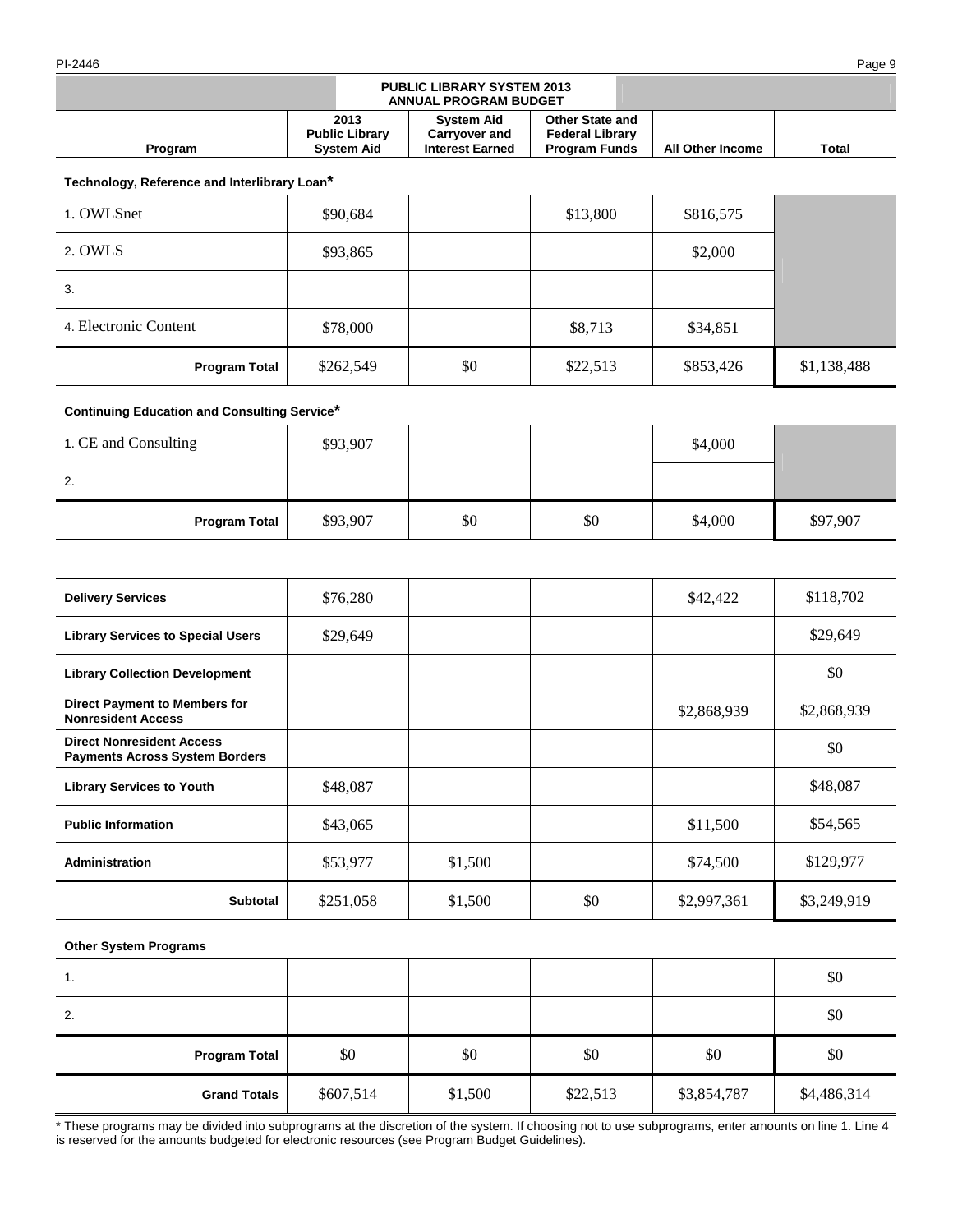# **Outagamie Waupaca Library System 2013 Budget: Adopted 9/20/2012**

|                                      | 2012 Budget    | 2013 Budget    | Change         | % Change |
|--------------------------------------|----------------|----------------|----------------|----------|
| <b>Income</b>                        | 06/21/12       | 09/20/12       |                |          |
| <b>State Aid</b>                     | \$607,514.00   | \$607,514.00   | \$0.00         | 0.0%     |
| <b>Outagamie County</b>              | \$1,549,548.00 | \$1,618,185.00 | \$68,637.00    | 4.4%     |
| <b>Waupaca County</b>                | \$912,624.00   | \$940,405.00   | \$27,781.00    | 3.0%     |
| Intersystem Income                   | \$311,743.00   | \$371,771.00   | \$60,028.00    | 19.3%    |
| Automation Income                    | \$809,075.00   | \$812,575.00   | \$3,500.00     | 0.4%     |
| <b>Federal LSTA Grants</b>           | \$44,219.00    | \$22,513.00    | (\$21,706.00)  | $-49.1%$ |
| Interest Income                      | \$4,000.00     | \$4,000.00     | \$0.00         | 0.0%     |
| Printing Income                      | \$7,500.00     | \$7,500.00     | \$0.00         | 0.0%     |
| Miscellaneous Income                 | \$35,495.00    | \$36,851.00    | \$1,356.00     | 3.8%     |
| <b>Total Revenue</b>                 | \$4,281,718.00 | \$4,421,314.00 | \$139,596.00   | 3.3%     |
| <b>Transfer from Fund Balance</b>    | \$197,477.00   | \$65,000.00    | (\$132,477.00) | $-67.1%$ |
| <b>Total Revenue &amp; Transfers</b> | \$4,479,195.00 | \$4,486,314.00 | \$7,119.00     | 0.2%     |
| <b>Expenditures</b>                  |                |                |                |          |
| <b>ADMINISTRATION</b>                |                |                |                |          |
| 300-03 Salaries                      | \$58,775.00    | \$62,863.00    | \$4,088.00     | 7.0%     |
| 301-03 Payroll Taxes                 | \$4,496.00     | \$4,809.00     | \$313.00       | 7.0%     |
| 302-03 Fringe Benefits               | \$32,534.00    | \$31,605.00    | (\$929.00)     | $-2.9%$  |
| 305-03 Facilities                    | \$3,500.00     | \$3,500.00     | \$0.00         | 0.0%     |
| 311-08 Telephone                     | \$3,000.00     | \$3,000.00     | \$0.00         | 0.0%     |
| 312-03 Supplies                      | \$1,000.00     | \$1,000.00     | \$0.00         | 0.0%     |
| 320-03 Equipment                     | \$1,200.00     | \$1,200.00     | \$0.00         | 0.0%     |
| 321-03 Equipment Service             | \$300.00       | \$300.00       | \$0.00         | 0.0%     |
| 325-03 Meeting and Travel            | \$2,600.00     | \$2,600.00     | \$0.00         | 0.0%     |
| 330-03 Professional Services         | \$11,000.00    | \$11,000.00    | \$0.00         | 0.0%     |
| 332-03 Insurance                     | \$3,600.00     | \$3,600.00     | \$0.00         | 0.0%     |
| 363-03 Prof. Memberships             | \$500.00       | \$500.00       | \$0.00         | 0.0%     |
| 375-03 Miscellaneous                 | \$750.00       | \$1,000.00     | \$250.00       | 33.3%    |
|                                      | \$123,255.00   | \$126,977.00   | \$3,722.00     | 3.0%     |
| TECHNOLOGY-REFERENCE-INTERLOAN       |                |                |                |          |
| <b>OWLS</b>                          |                |                |                |          |
| 300-11 Salaries                      | \$54,591.00    | \$57,623.00    | \$3,032.00     | 5.6%     |
| 301-11 Payroll Taxes                 | \$4,176.00     | \$4,408.00     | \$232.00       | 5.6%     |
| 302-11 Fringe Benefits               | \$14,214.00    | \$14,584.00    | \$370.00       | 2.6%     |
| 305-11 Facilities                    | \$3,500.00     | \$3,500.00     | \$0.00         | 0.0%     |
| 312-11 Supplies                      | \$500.00       | \$500.00       | \$0.00         | 0.0%     |
| 320-11 Equipment                     | \$2,500.00     | \$2,500.00     | \$0.00         | 0.0%     |
| 325-11 Meeting and Travel            | \$2,000.00     | \$2,000.00     | \$0.00         | 0.0%     |
| 326-11 Training/Consulting           | \$500.00       | \$500.00       | \$0.00         | 0.0%     |
| 330-11 Software                      | \$500.00       | \$500.00       | \$0.00         | 0.0%     |
| 374-11 FVLC Participation            | \$750.00       | \$750.00       | \$0.00         | 0.0%     |
| 375-11 Statewide Projects            | \$55,700.00    | \$47,564.00    | (\$8,136.00)   | $-14.6%$ |
| 378-11 Lender Compensation           | \$5,000.00     | \$5,000.00     | \$0.00         | 0.0%     |
| Subtotal                             | \$143,931.00   | \$139,429.00   | (\$4,502.00)   | $-3.1%$  |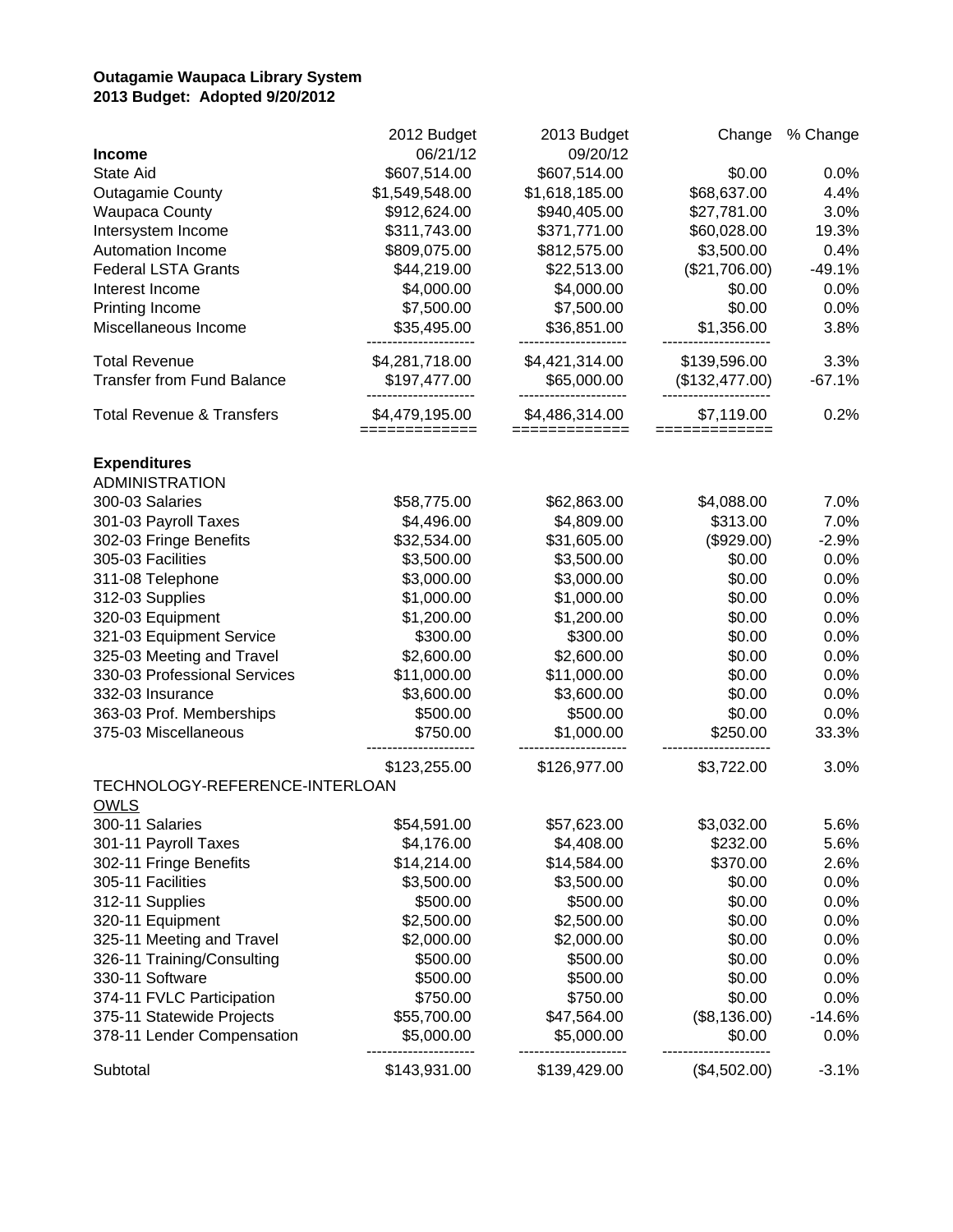|                                   | 2012 Budget    | 2013 Budget    |              |          |
|-----------------------------------|----------------|----------------|--------------|----------|
| TECHNOLOGY-REFERENCE-ILL          | 06/21/12       | 09/20/12       | Change       | % Change |
| <b>OWLSnet</b>                    |                |                |              |          |
| 300-05 Salaries                   | \$350,854.00   | \$358,235.00   | \$7,381.00   | 2.1%     |
| 301-05 Payroll Taxes              | \$26,840.00    | \$27,400.00    | \$560.00     | 2.1%     |
| 302-05 Fringe Benefits            | \$110,517.00   | \$112,324.00   | \$1,807.00   | 1.6%     |
| 305-05 Facilities                 | \$7,000.00     | \$7,000.00     | \$0.00       | 0.0%     |
| 311-05 Telephone                  | \$3,000.00     | \$3,000.00     | \$0.00       | 0.0%     |
| 312-05 Supplies                   | \$5,000.00     | \$5,000.00     | \$0.00       | 0.0%     |
| 313-05 Telecommunications         | \$105,000.00   | \$105,000.00   | \$0.00       | 0.0%     |
| 314-05 Borrowers' Card Supplies   | \$6,500.00     | \$6,500.00     | \$0.00       | 0.0%     |
| 315-05 Printing & Promotion       | \$4,200.00     | \$4,200.00     | \$0.00       | 0.0%     |
| 320-05 Microcomputer Equipment    | \$4,000.00     | \$4,000.00     | \$0.00       | 0.0%     |
| 321-05 Microcomputer Repair       | \$1,000.00     | \$1,000.00     | \$0.00       | 0.0%     |
| 325-05 Meeting and Travel         | \$7,000.00     | \$7,000.00     | \$0.00       | 0.0%     |
| 326-05 Training/Consulting        | \$3,000.00     | \$2,000.00     | (\$1,000.00) | $-33.3%$ |
| 330-05 Software                   | \$11,000.00    | \$12,000.00    | \$1,000.00   | 9.1%     |
| 340-05 Resource Library           | \$21,000.00    | \$21,000.00    | \$0.00       | 0.0%     |
| 342-05 Online Databases           | \$34,700.00    | \$35,000.00    | \$300.00     | 0.9%     |
| 343-05 Internet Access            | \$22,900.00    | \$22,900.00    | \$0.00       | 0.0%     |
| 345-05 OCLC Charges               | \$85,000.00    | \$85,000.00    | \$0.00       | 0.0%     |
| 348-05 Digitization               | \$3,500.00     | \$3,500.00     | \$0.00       | 0.0%     |
| 349-05 Enhanced Content           | \$43,000.00    | \$43,000.00    | \$0.00       | 0.0%     |
| 350-05 System Development         | \$0.00         | \$0.00         | \$0.00       |          |
| 352-05 System Hardware            | \$2,500.00     | \$9,000.00     | \$6,500.00   | 260.0%   |
| 353-05 Network Hardware           | \$12,000.00    | \$5,000.00     | (\$7,000.00) | $-58.3%$ |
| 354-05 System Maintenance         | \$117,000.00   | \$120,000.00   | \$3,000.00   | 2.6%     |
|                                   |                |                |              |          |
| Subtotal                          | \$986,511.00   | \$999,059.00   | \$12,548.00  | 1.3%     |
| Total                             | \$1,130,442.00 | \$1,138,488.00 | \$8,046.00   | 0.7%     |
| CONTINUING EDUCATION - CONSULTING |                |                |              |          |
| 300-10 Salaries                   | \$51,209.00    | \$49,807.00    | (\$1,402.00) | $-2.7%$  |
| 301-10 Payroll Taxes              | \$3,917.00     | \$3,810.00     | (\$107.00)   | $-2.7%$  |
| 302-10 Fringe Benefits            | \$18,488.00    | \$16,790.00    | (\$1,698.00) | $-9.2%$  |
| 305-10 Facilities                 | \$7,000.00     | \$7,000.00     | \$0.00       | 0.0%     |
| 324-10 CE Program Expenses        | \$6,700.00     | \$7,000.00     | \$300.00     | 4.5%     |
| 325-10 Travel                     | \$3,000.00     | \$3,000.00     | \$0.00       | 0.0%     |
| 326-10 CE Scholarships            | \$5,000.00     | \$5,500.00     | \$500.00     | 10.0%    |
| 327-10 Staff Development          | \$4,000.00     | \$4,000.00     | \$0.00       | 0.0%     |
| 354-10 Professional Serials       | \$750.00       | \$750.00       | \$0.00       | 0.0%     |
| 360-10 Professional Books         | \$250.00       | \$250.00       | \$0.00       | 0.0%     |
|                                   | \$100,314.00   | \$97,907.00    | (\$2,407.00) | $-2.4%$  |
| <b>DELIVERY</b>                   |                |                |              |          |
| 300-08 Salaries                   | \$14,396.00    | \$14,759.00    | \$363.00     | 2.5%     |
| 301-08 Payroll Taxes              | \$1,101.00     | \$1,129.00     | \$28.00      | 2.5%     |
| 302-08 Fringe Benefits            | \$3,803.00     | \$3,714.00     | (\$89.00)    | $-2.3%$  |
| 305-08 Facilities                 | \$7,000.00     | \$7,000.00     | \$0.00       | 0.0%     |
| 310-08 Postage                    | \$1,200.00     | \$1,200.00     | \$0.00       | 0.0%     |
| 312-08 Supplies                   | \$2,000.00     | \$2,000.00     | \$0.00       | 0.0%     |
| 363-08 Contractual Services       | \$87,000.00    | \$88,000.00    | \$1,000.00   | 1.1%     |
| 365-08 Equipment Lease            | \$900.00       | \$900.00       | \$0.00       | 0.0%     |
|                                   | \$117,400.00   | \$118,702.00   | \$1,302.00   | 1.1%     |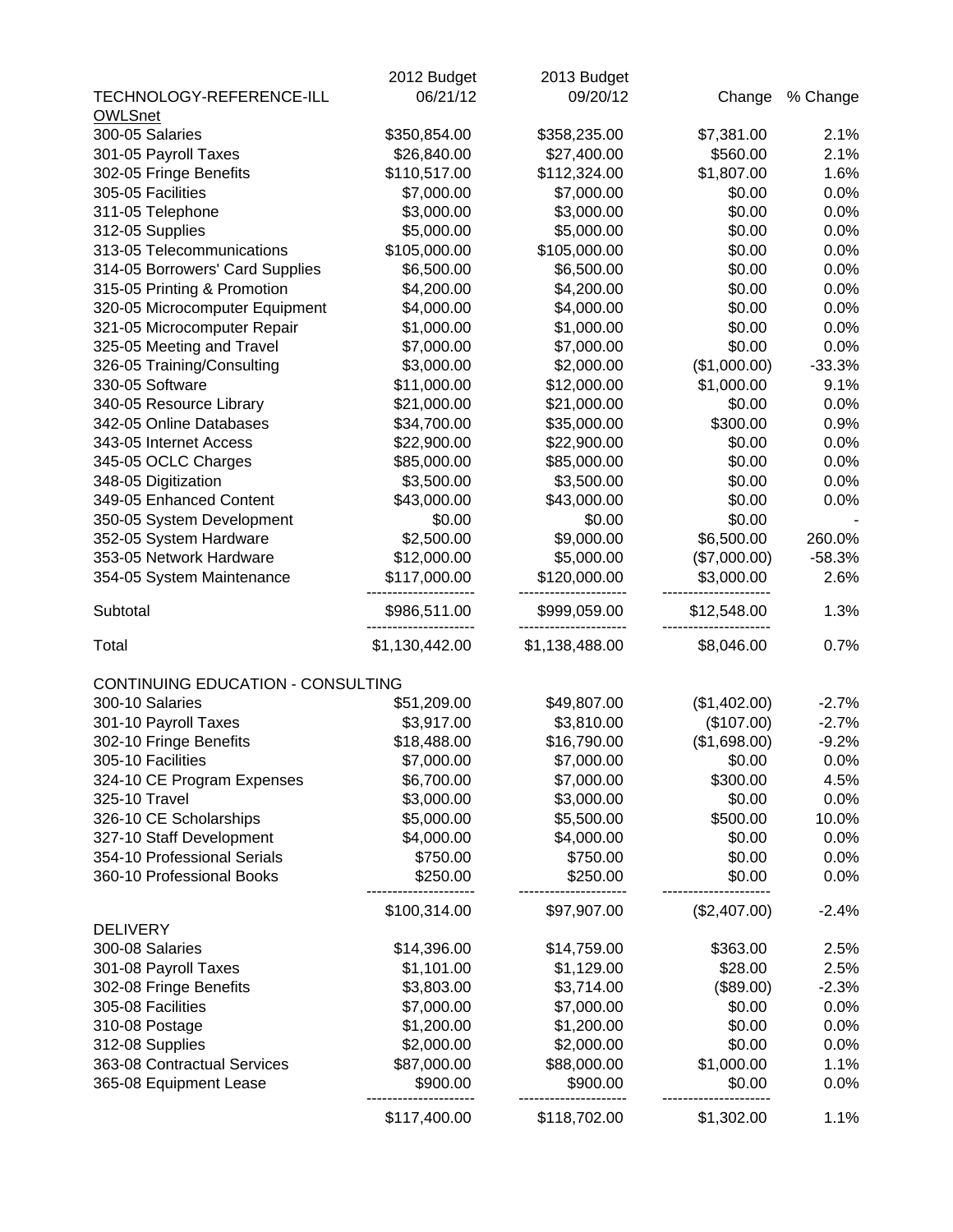|                                | 2012 Budget    | 2013 Budget    | Change        | % Change |
|--------------------------------|----------------|----------------|---------------|----------|
| SPECIAL USER SERVICES          | 06/21/12       | 09/20/12       |               |          |
| 300-13 Salaries                | \$14,690.00    | \$15,715.00    | \$1,025.00    | 7.0%     |
| 301-13 Payroll Taxes           | \$1,124.00     | \$1,202.00     | \$78.00       | 6.9%     |
| 302-13 Fringe Benefits         | \$7,434.00     | \$7,732.00     | \$298.00      | 4.0%     |
| 338-13 Literacy Support        | \$4,500.00     | \$4,000.00     | (\$500.00)    | $-11.1%$ |
| 339-13 Materials and Projects  | \$17,850.00    | \$1,000.00     | (\$16,850.00) | $-94.4%$ |
|                                | \$45,598.00    | \$29,649.00    | (\$15,949.00) | $-35.0%$ |
| PUBLIC INFORMATION - PROMOTION |                |                |               |          |
| 300-15 Salaries                | \$19,484.00    | \$16,582.00    | (\$2,902.00)  | $-14.9%$ |
| 301-15 Payroll Taxes           | \$1,491.00     | \$1,269.00     | (\$222.00)    | $-14.9%$ |
| 302-15 Fringe Benefits         | \$5,892.00     | \$5,114.00     | (\$778.00)    | $-13.2%$ |
| 305-15 Facilities              | \$7,000.00     | \$7,000.00     | \$0.00        | 0.0%     |
| 312-15 Supplies                | \$9,000.00     | \$9,000.00     | \$0.00        | 0.0%     |
| 320-15 Equipment               | \$8,000.00     | \$6,000.00     | (\$2,000.00)  | $-25.0%$ |
| 321-15 Equipment Maintenance   | \$2,100.00     | \$2,100.00     | \$0.00        | 0.0%     |
| 330-15 Software                | \$500.00       | \$500.00       | \$0.00        | 0.0%     |
| 354-15 Special Promotions      | \$2,000.00     | \$2,000.00     | \$0.00        | 0.0%     |
| 364-15 Commercial Work         | \$4,500.00     | \$5,000.00     | \$500.00      | 11.1%    |
|                                | \$59,967.00    | \$54,565.00    | (\$5,402.00)  | $-9.0%$  |
| YOUTH SERVICES                 |                |                |               |          |
| 300-06 Salaries                | \$19,403.00    | \$23,531.00    | \$4,128.00    | 21.3%    |
| 301-06 Payroll Taxes           | \$1,484.00     | \$1,800.00     | \$316.00      | 21.3%    |
| 302-06 Fringe Benefits         | \$4,824.00     | \$6,056.00     | \$1,232.00    | 25.5%    |
| 312-06 Supplies & Materials    | \$2,200.00     | \$3,000.00     | \$800.00      | 36.4%    |
| 327-06 SLP Program Grants      | \$10,200.00    | \$10,200.00    | \$0.00        | 0.0%     |
| 326-06 Liaison                 | \$3,000.00     | \$3,500.00     | \$500.00      | 16.7%    |
| 340-07 Big Books Collection    | \$0.00         | \$0.00         | \$0.00        |          |
|                                | \$41,111.00    | \$48,087.00    | \$6,976.00    | 17.0%    |
| <b>ACCESS PAYMENTS</b>         |                |                |               |          |
| <b>County Service</b>          |                |                |               |          |
| 400-22 Appleton                | \$914,314.00   | \$931,148.00   | \$16,834.00   | 1.8%     |
| 405-22 Black Creek             | \$60,641.00    | \$66,291.00    | \$5,650.00    | 9.3%     |
| 410-22 Clintonville            | \$134,252.00   | \$137,043.00   | \$2,791.00    | 2.1%     |
| 415-22 Fremont                 | \$25,627.00    | \$27,795.00    | \$2,168.00    | 8.5%     |
| 420-22 Hortonville             | \$70,631.00    | \$82,785.00    | \$12,154.00   | 17.2%    |
| 425-22 lola                    | \$85,886.00    | \$93,238.00    | \$7,352.00    | 8.6%     |
| 430-22 Kaukauna                | \$129,885.00   | \$132,506.00   | \$2,621.00    | 2.0%     |
| 435-22 Kimberly-Little Chute   | \$156,538.00   | \$162,906.00   | \$6,368.00    | 4.1%     |
| 440-22 Manawa                  | \$84,464.00    | \$92,030.00    | \$7,566.00    | 9.0%     |
| 445-22 Marion                  | \$34,520.00    | \$33,697.00    | (\$823.00)    | $-2.4%$  |
| 450-22 New London              | \$199,380.00   | \$199,987.00   | \$607.00      | 0.3%     |
| 455-22 Scandinavia             | \$14,107.00    | \$15,417.00    | \$1,310.00    | 9.3%     |
| 460-22 Seymour                 | \$76,211.00    | \$86,736.00    | \$10,525.00   | 13.8%    |
| 465-22 Shiocton                | \$25,372.00    | \$33,297.00    | \$7,925.00    | 31.2%    |
| 470-22 Waupaca                 | \$358,440.00   | \$371,155.00   | \$12,715.00   | 3.5%     |
| 475-22 Weyauwega               | \$46,263.00    | \$45,968.00    | (\$295.00)    | $-0.6%$  |
| 480-22 Oneida                  | \$25,641.00    | \$26,591.00    | \$950.00      | 3.7%     |
| Subtotal                       | \$2,442,172.00 | \$2,538,590.00 | \$96,418.00   | 3.9%     |